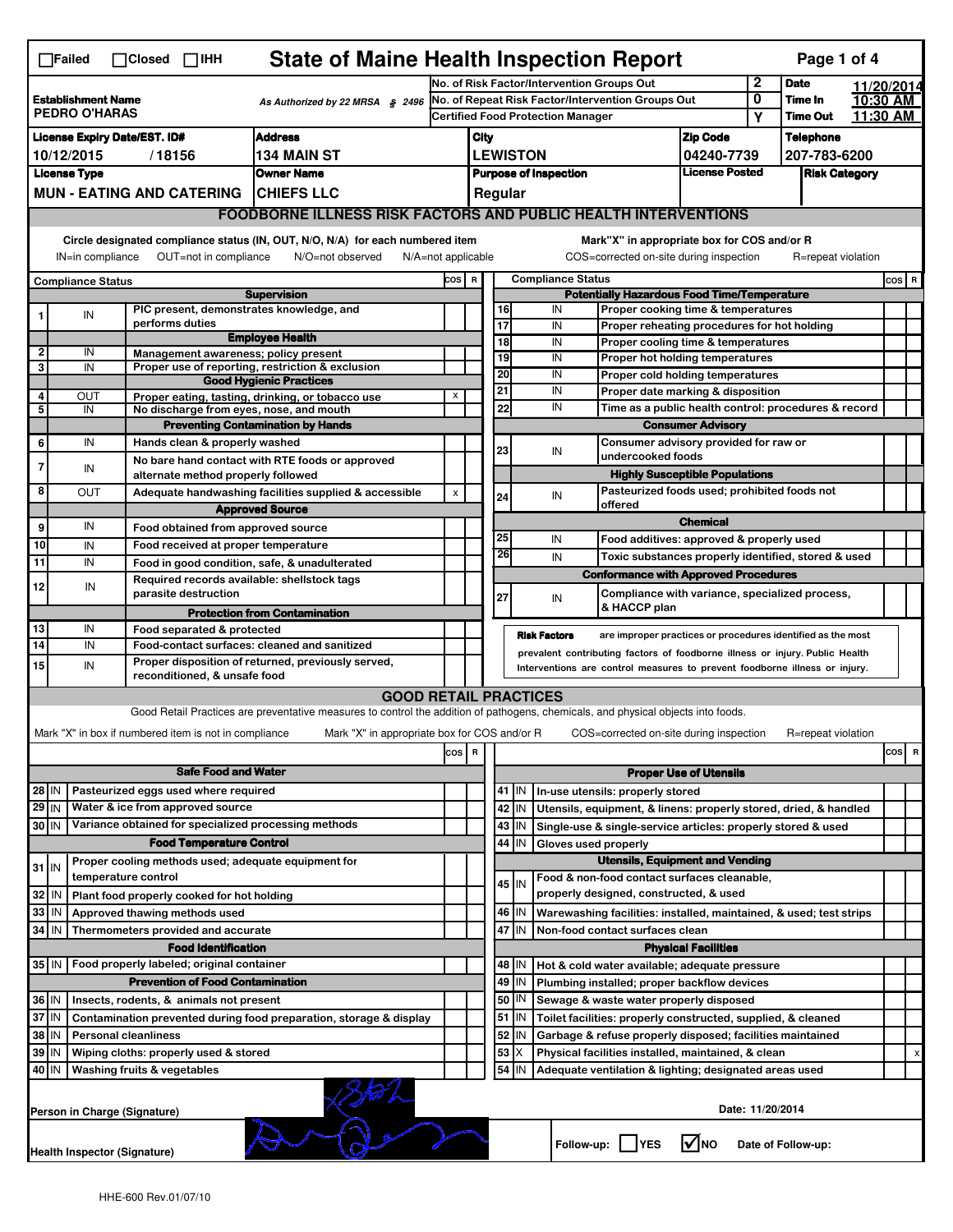| <b>State of Maine Health Inspection Report</b><br>Page 2 of 4                                |                                 |    |  |                                 |              |  |                        |                                  |  |
|----------------------------------------------------------------------------------------------|---------------------------------|----|--|---------------------------------|--------------|--|------------------------|----------------------------------|--|
| <b>Establishment Name</b><br><b>PEDRO O'HARAS</b>                                            | As Authorized by 22 MRSA § 2496 |    |  |                                 |              |  | 11/20/2014<br>Date     |                                  |  |
| <b>Address</b><br><b>License Expiry Date/EST. ID#</b><br>/18156<br>10/12/2015<br>134 MAIN ST |                                 |    |  | City / State<br><b>LEWISTON</b> | /ME          |  | Zip Code<br>04240-7739 | <b>Telephone</b><br>207-783-6200 |  |
|                                                                                              |                                 |    |  | <b>Temperature Observations</b> |              |  |                        |                                  |  |
| Location                                                                                     | <b>Temperature</b>              |    |  |                                 | <b>Notes</b> |  |                        |                                  |  |
| cooler walk-in                                                                               | 39                              |    |  |                                 |              |  |                        |                                  |  |
| beans                                                                                        | 150 plus                        | hh |  |                                 |              |  |                        |                                  |  |
| wash cycle                                                                                   | 156                             |    |  |                                 |              |  |                        |                                  |  |
| meat                                                                                         | 38                              |    |  |                                 |              |  |                        |                                  |  |
| cooler                                                                                       | 39                              |    |  |                                 |              |  |                        |                                  |  |
| gound beef                                                                                   | 160 plus                        | hh |  |                                 |              |  |                        |                                  |  |
| rinse cycle                                                                                  | 180                             |    |  |                                 |              |  |                        |                                  |  |
| hot water                                                                                    | 110 plus                        |    |  |                                 |              |  |                        |                                  |  |

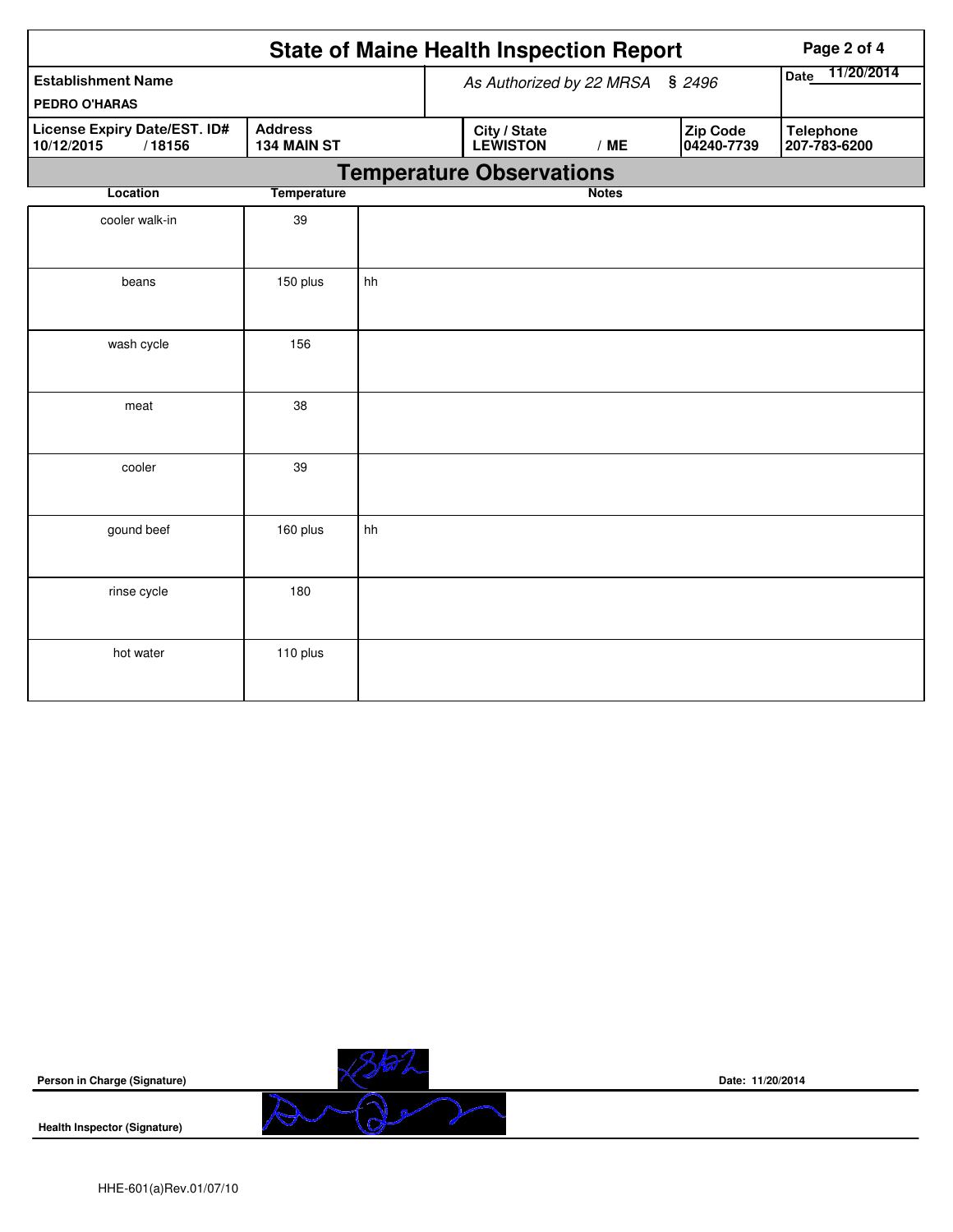| <b>State of Maine Health Inspection Report</b>                                                                                                                                                                                                             |  |                                                                                   |                                                                                            |           |                               |                    |  |  |  |  |  |
|------------------------------------------------------------------------------------------------------------------------------------------------------------------------------------------------------------------------------------------------------------|--|-----------------------------------------------------------------------------------|--------------------------------------------------------------------------------------------|-----------|-------------------------------|--------------------|--|--|--|--|--|
| <b>Establishment Name</b>                                                                                                                                                                                                                                  |  |                                                                                   |                                                                                            |           |                               | 11/20/2014<br>Date |  |  |  |  |  |
| <b>PEDRO O'HARAS</b>                                                                                                                                                                                                                                       |  |                                                                                   |                                                                                            |           |                               |                    |  |  |  |  |  |
| License Expiry Date/EST. ID#<br>10/12/2015<br>/18156                                                                                                                                                                                                       |  | <b>Address</b><br><b>134 MAIN ST</b>                                              | City / State<br><b>LEWISTON</b>                                                            | <b>ME</b> | <b>Zip Code</b><br>04240-7739 |                    |  |  |  |  |  |
| <b>Observations and Corrective Actions</b>                                                                                                                                                                                                                 |  |                                                                                   |                                                                                            |           |                               |                    |  |  |  |  |  |
| Violations cited in this report must be corrected within the time frames below, or as stated in sections<br>8-405.11 and 8-406.11 of the Food Code                                                                                                         |  |                                                                                   |                                                                                            |           |                               |                    |  |  |  |  |  |
| 4: 2-401.11: C: Food employee is eating, drinking, or using any tobacco where the contamination of exposed FOOD; clean EQUIPMENT, UTENSILS,<br>and LINENS; unwrapped SINGLE-SERVICE and SINGLE-USE ARTICLES; or other items needing protection can result. |  |                                                                                   |                                                                                            |           |                               |                    |  |  |  |  |  |
| INSPECTOR NOTES: need cover and straw beverages-corrected on site                                                                                                                                                                                          |  |                                                                                   |                                                                                            |           |                               |                    |  |  |  |  |  |
| 8: 5-203.11: C: Inadequate number of hand wash facilities.                                                                                                                                                                                                 |  |                                                                                   |                                                                                            |           |                               |                    |  |  |  |  |  |
|                                                                                                                                                                                                                                                            |  | INSPECTOR NOTES: designated one back bar area -corrected on site                  |                                                                                            |           |                               |                    |  |  |  |  |  |
| 53: 6-101.11.(A): N: Indoor surfaces are not properly constructed as to be smooth, durable, and easily cleanable or constructed of nonabsorbent material<br>in areas of moisture.                                                                          |  |                                                                                   |                                                                                            |           |                               |                    |  |  |  |  |  |
|                                                                                                                                                                                                                                                            |  |                                                                                   | INSPECTOR NOTES: replace FRP paneling-need freezer-cook area-replace 6 missing wall tiles) |           |                               |                    |  |  |  |  |  |
|                                                                                                                                                                                                                                                            |  | 53: 6-201.11: N: Floors, walls, and ceilings are not smooth and easily cleanable. |                                                                                            |           |                               |                    |  |  |  |  |  |
| INSPECTOR NOTES: replace any cracked or missing floor tiles kitchen and bar area                                                                                                                                                                           |  |                                                                                   |                                                                                            |           |                               |                    |  |  |  |  |  |
| 53: 6-501.12: N: The physical facilities are not clean.                                                                                                                                                                                                    |  |                                                                                   |                                                                                            |           |                               |                    |  |  |  |  |  |
| INSPECTOR NOTES: clean in back of all equipment-bar area                                                                                                                                                                                                   |  |                                                                                   |                                                                                            |           |                               |                    |  |  |  |  |  |
|                                                                                                                                                                                                                                                            |  |                                                                                   |                                                                                            |           |                               |                    |  |  |  |  |  |
|                                                                                                                                                                                                                                                            |  |                                                                                   |                                                                                            |           |                               |                    |  |  |  |  |  |
|                                                                                                                                                                                                                                                            |  |                                                                                   |                                                                                            |           |                               |                    |  |  |  |  |  |
|                                                                                                                                                                                                                                                            |  |                                                                                   |                                                                                            |           |                               |                    |  |  |  |  |  |
|                                                                                                                                                                                                                                                            |  |                                                                                   |                                                                                            |           |                               |                    |  |  |  |  |  |



**Date: 11/20/2014**